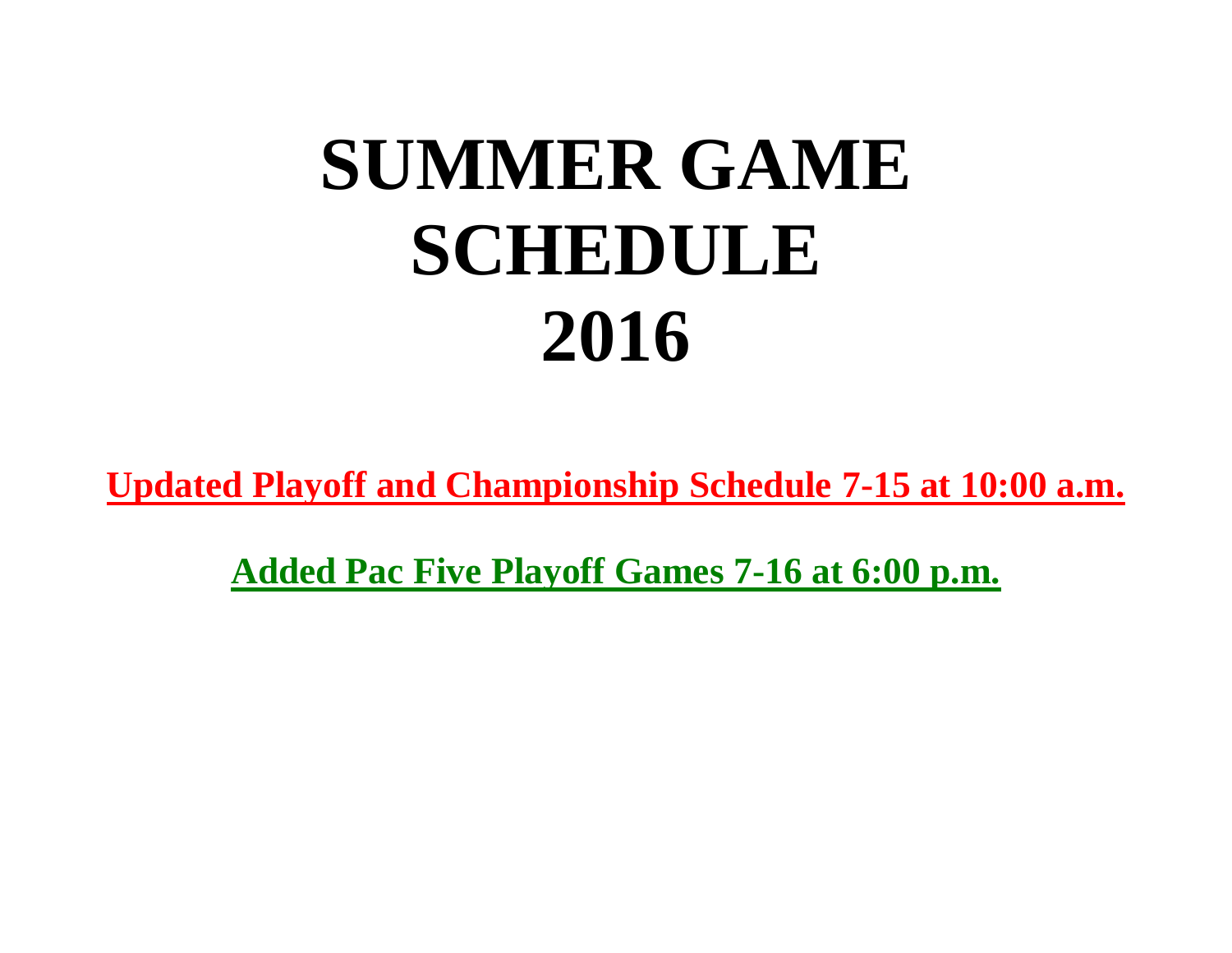| <b>Time</b> | <b>Monday, June 13</b> | <b>Tuesday, June 14</b>                                                                                                                                                                  | <b>Wednesday, June 15</b>                                                                                                                                          | Thursday, June 16                                                                                                 | Friday, June 17                                         |
|-------------|------------------------|------------------------------------------------------------------------------------------------------------------------------------------------------------------------------------------|--------------------------------------------------------------------------------------------------------------------------------------------------------------------|-------------------------------------------------------------------------------------------------------------------|---------------------------------------------------------|
| 4:45        | <b>Angel Game</b>      | Pac 12 (4:45)<br>Cal vs. $RHP - A-1$<br><b>A Division (5:15)</b><br>Georgia vs. Kentucky - A-3<br>FSU vs. $UNC - C-3$                                                                    | Karenas $(4:15)$<br>Arcadia Teams - A-3<br>Covina Teams - C-3<br>$C$ Division $(4:45)$<br>Georgia vs. Kentucky - A-2                                               | Pac 12 (4:45)<br>$RHP$ vs. USC - A-1<br>A Division $(5:15)$<br>Kentucky vs. $FSU - A-3$<br>UNC vs. Georgia $-C-3$ | MT. KARE<br>C & B Camp<br>(June $17-18$ )               |
| 5:30        |                        | Pac 12 (5:30)<br>USC vs. $UCLA - C-1$<br>Great Start (6:00)<br>Steelers & Eagles $-A-2$                                                                                                  | $C$ Division $(5:30)$<br>Georgia vs. $FSU - A-2$<br><b>Pac Five B (5:30)</b><br>Hawks vs. Ranthers $-C-1$<br>Huskies vs. Eagles $-A-1$                             | Pac 12 (5:30)<br>UCLA vs. $Cal - C-1$                                                                             | <b>MT. KARE</b><br><b>Great Start Camp</b><br>(June 17) |
| 6:15        |                        | AAA(6:15)<br>Georgia vs. Kentucky - A-1<br>Great Start (6:15)<br>Cowboys & Colts $-A-2$<br>Covina Boys $-C-2$<br>AA Division (6:30)<br>Georgia vs. Kentucky - A-3<br>FSU vs. $UNC - C-3$ | Royal Friends (6:15)<br>Arcadia - A-1<br>Covina $-C-2$<br><b>B</b> Division $(6:15)$<br>Kentucky vs. Georgia - A-3<br>Pac Five A (6:30)<br>HH vs. Ranthers $- C-1$ | AAA(6:15)<br>UNC vs. Georgia $-C-1$<br>AA Division (6:30)<br>Kentucky vs. $FSU - A-3$<br>UNC vs. Georgia $-C-3$   |                                                         |
| 7:00        |                        | AAA (7:00)<br>Georgia vs. $UNC - A-1$                                                                                                                                                    | <b>B</b> Division $(7:00)$<br>$FSU$ vs. $UNC - C-3$<br>Pac Five A (7:30)<br>Eagles vs. Ranthers $-C-1$                                                             | AAA (7:00)<br>UNC vs. Kentucky $-C-1$                                                                             |                                                         |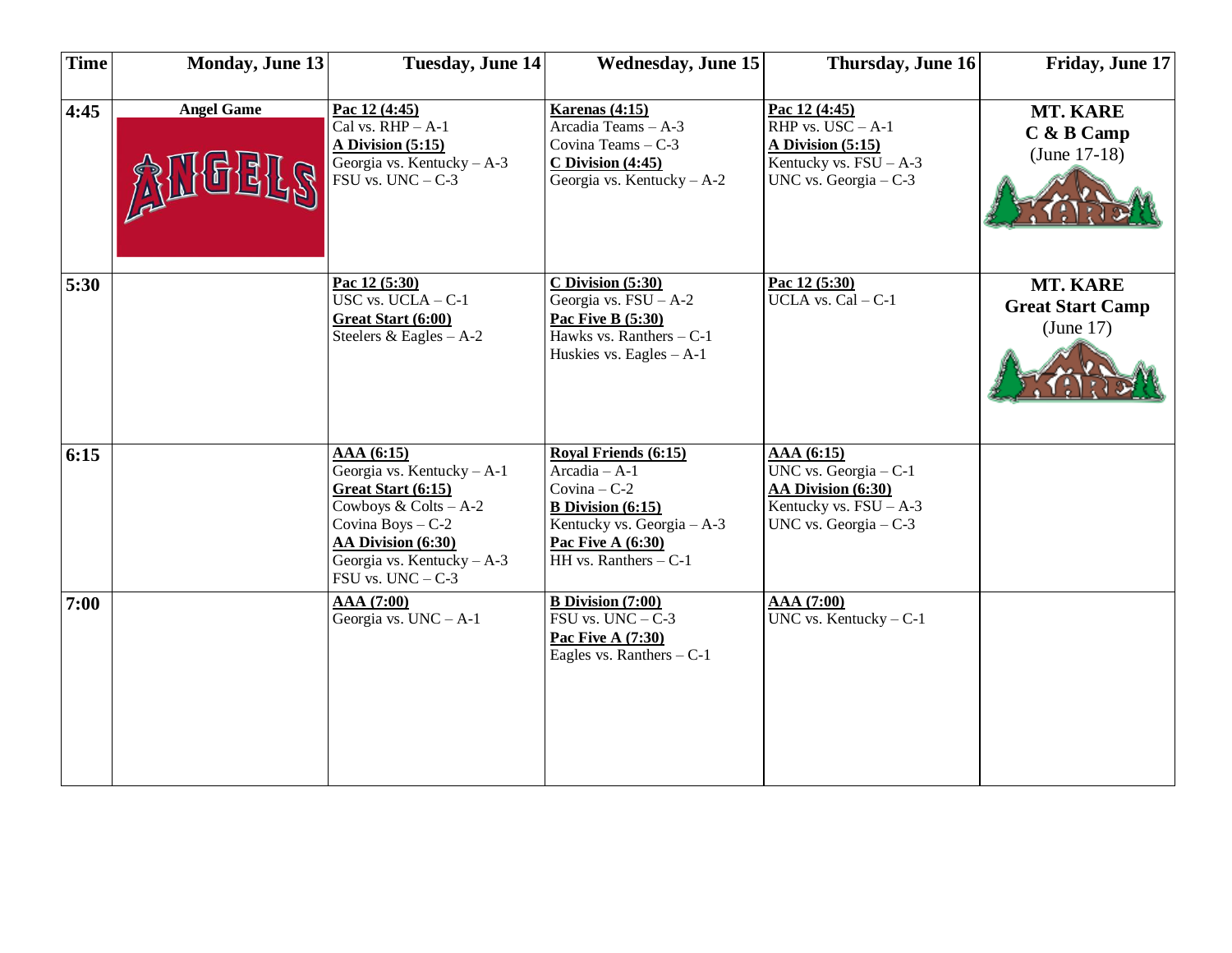| <b>Time</b> | <b>Monday, June 20</b>                                                                                                                         | <b>Tuesday, June 21</b>                                                                                                                                                                           | <b>Wednesday, June 22</b>                                                                                                                                                    | Thursday, June 23                                                                                                                      | Friday, June 24                                                                                                 |
|-------------|------------------------------------------------------------------------------------------------------------------------------------------------|---------------------------------------------------------------------------------------------------------------------------------------------------------------------------------------------------|------------------------------------------------------------------------------------------------------------------------------------------------------------------------------|----------------------------------------------------------------------------------------------------------------------------------------|-----------------------------------------------------------------------------------------------------------------|
|             | Karenas $(4:15)$<br>Arcadia Teams - A-3<br>Covina Teams - C-2<br>C Division $(4:45)$<br>Georgia vs. Kentucky $- A - 2$<br><b>ALL CANCELLED</b> | Pac 12 (4:45)<br>Cal vs. $RHP - A-1$<br>USC vs. $UCLA - C-1$<br><b>A Division (5:15)</b><br>Georgia vs. Kentucky - A-3<br>$FSU$ vs. $UNC - C-3$                                                   | Karenas $(4:15)$<br>Arcadia Teams - A-3<br>Covina Teams - C-3<br>$C$ Division $(4:45)$<br>FSU vs. Kentucky $-C-2$<br><b>Pac Five B (4:30)</b><br>Eagles vs. Panthers $- C-1$ | Pac 12 (4:45)<br>RHP vs. $UCLA - A-1$<br>USC vs. $Cal - C-1$<br>A Division (5:15)<br>Kentucky vs. $UNC - A-3$<br>FSU vs. Georgia - C-3 | <b>MT. KARE</b><br><b>Karenas</b><br>June 24-26                                                                 |
|             | C Division $(5:30)$<br>Kentucky vs. $FSU - A-2$<br>Pac Five B $(5:30)$<br>Hawks vs. Huskies $-A-1$<br>Eagles vs. Ranthers $-C-1$               | Great Start (6:00)<br>Cowboys & Eagles $-A-2$<br>Lions & Jaguars $-C-2$                                                                                                                           | $C$ Division $(5:30)$<br>FSU vs. Georgia - C-2<br><b>Pac Five B (5:30)</b><br>Huskies vs. Hawks $-A-1$<br>Pac Five A $(6:00)$<br>Ranthers vs. Eagles $- C-1$                 |                                                                                                                                        | <b>MT. KARE</b><br>$AAA - Pac 12$<br>June 26-July 1                                                             |
|             | B Division $(6:15)$<br>Georgia vs. Kentucky $- A - 3$<br>Pac Five A $(6:30)$<br>Eagles vs. $HH - A-1$                                          | AAA (6:15)<br>Georgia vs. Kentucky - A-1<br>Great Start (6:15)<br>Colts & Steelers $-A-2$<br>Tigers & Grizzlies $-C-2$<br>AA Division (6:30)<br>Georgia vs. Kentucky - A-3<br>FSU vs. $UNC - C-3$ | Royal Friends (6:15)<br>$\overline{Arcadia - A-1}$<br>Covina $-C-2$                                                                                                          | AAA (6:15)<br>UNC vs. Kentucky $-C-1$<br>AA Division (6:30)<br>Kentucky vs. $UNC - A-3$<br>FSU vs. Georgia - C-3                       |                                                                                                                 |
|             | B Division $(7:00)$<br>$FSU$ vs. $UNC - C-3$<br>Pac Five A $(7:30)$<br>Eagles vs. Ranthers $- A-1$                                             | AAA (7:00)<br>Kentucky vs. $UNC - A-1$                                                                                                                                                            | <b>B</b> Division (7:00)<br>Kentucky vs. $UNC - A-3$<br>FSU vs. Georgia - C-3<br><b>Pac Five A (7:00)</b><br><b>HH vs. Ranthers – C-1</b>                                    | AAA (7:00)<br>UNC vs. Georgia $-C-1$                                                                                                   | <b>Fireworks Stand</b><br>Located in El Monte at<br>the corner of Peck &<br>Lower Azusa at the El<br>Pollo Loco |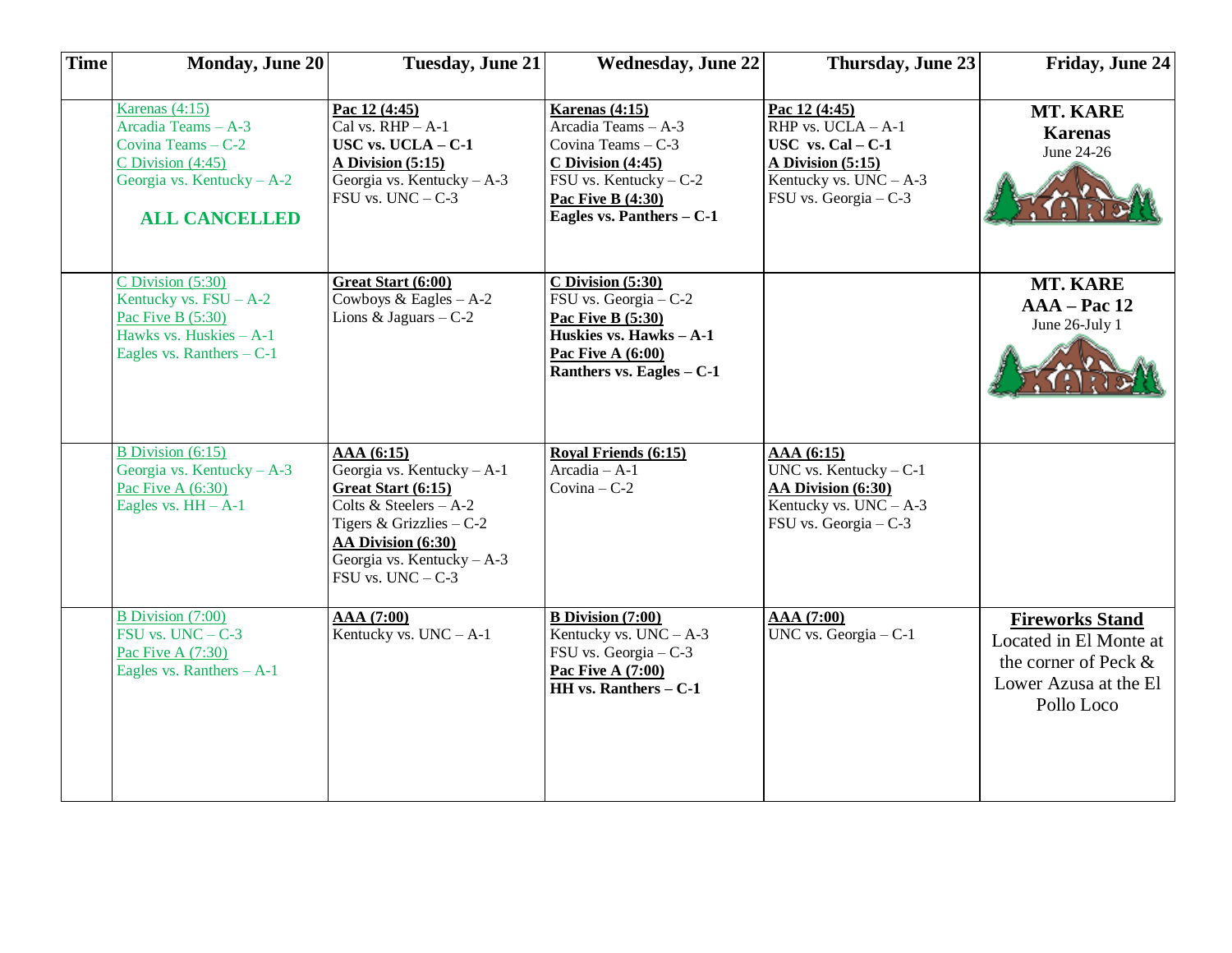| <b>Time</b> | <b>Monday, June 27</b>                                                                                                                                                                                     | <b>Tuesday, June 28</b>                                                                                                                           | <b>Wednesday, June 29</b>                                                                                                                                                                                                             | Thursday, June 30                                                        | Friday, July 1                                                                                                  |
|-------------|------------------------------------------------------------------------------------------------------------------------------------------------------------------------------------------------------------|---------------------------------------------------------------------------------------------------------------------------------------------------|---------------------------------------------------------------------------------------------------------------------------------------------------------------------------------------------------------------------------------------|--------------------------------------------------------------------------|-----------------------------------------------------------------------------------------------------------------|
|             | Karenas $(4:15)$<br>Arcadia Teams - A-3<br>Covina Teams - C-2<br>$C$ Division $(4:45)$<br>Georgia vs. Kentucky - A-2<br><b>Pac Five B (4:30)</b><br>Hawks vs. Huskies - A-1<br>Eagles vs. Ranthers $- C-1$ | A Division $(5:15)$<br>Georgia vs. Kentucky - A-3<br>FSU vs. $UNC - C-3$                                                                          | Karenas $(4:15)$<br>Arcadia Teams - A-3<br>Covina Teams - C-3<br>$C$ Division $(4:45)$<br>FSU vs. Georgia - C-2<br><b>Pac Five B (4:00)</b><br>Huskies vs. Eagles $- A - 1$<br><b>Pac Five B (4:30)</b><br>Hawks vs. Ranthers $- C-1$ | A Division $(5:15)$<br>Georgia vs. $UNC - A-3$<br>FSU vs. Kentucky - C-3 | <b>Fireworks Stand</b><br>Located in El Monte at<br>the corner of Peck &<br>Lower Azusa at the El<br>Pollo Loco |
|             | $C$ Division $(5:30)$<br>Georgia vs. $FSU - A-2$<br><b>Pac Five A (5:30)</b><br>Hawks vs. Huskies $-A-1$<br>Eagles vs. Ravens $- C-1$                                                                      | Great Start (6:00)<br>Cowboys & Steelers $-A-2$<br>Lions & Grizzlies $-C-2$                                                                       | $C$ Division $(5:30)$<br>FSU vs. Kentucky - C-2<br><b>Pac Five A (5:30)</b><br>Huskies vs. Eagles - A-1<br><b>Pac Five A (6:00)</b><br>Hawks vs. Ravens - C-1                                                                         |                                                                          |                                                                                                                 |
|             | <b>B</b> Division $(6:15)$<br>Georgia vs. Kentucky - A-3<br>Pac Five A $(6:30)$<br>Panthers vs. Ravens $- C-1$                                                                                             | Great Start (6:15)<br>Colts & Eagles $-A-2$<br>Tigers & Jaguars $-C-2$<br>AA Division (6:30)<br>Georgia vs. Kentucky - A-3<br>FSU vs. $UNC - C-3$ | Royal Friends (6:15)<br>Arcadia - A-1<br>Covina $-C-2$                                                                                                                                                                                | AA Division (6:30)<br>Georgia vs. $UNC - A-3$<br>FSU vs. Kentucky $-C-3$ |                                                                                                                 |
|             | <b>B</b> Division $(7:00)$<br>$\overline{\text{FSU vs. UNC} - C}$ -3                                                                                                                                       |                                                                                                                                                   | <b>B</b> Division $(7:00)$<br>Georgia vs. $UNC - A-3$<br>FSU vs. Kentucky $-C-3$<br><b>Pac Five A (7:00)</b><br>Hawks vs. Panthers $- C-1$                                                                                            |                                                                          |                                                                                                                 |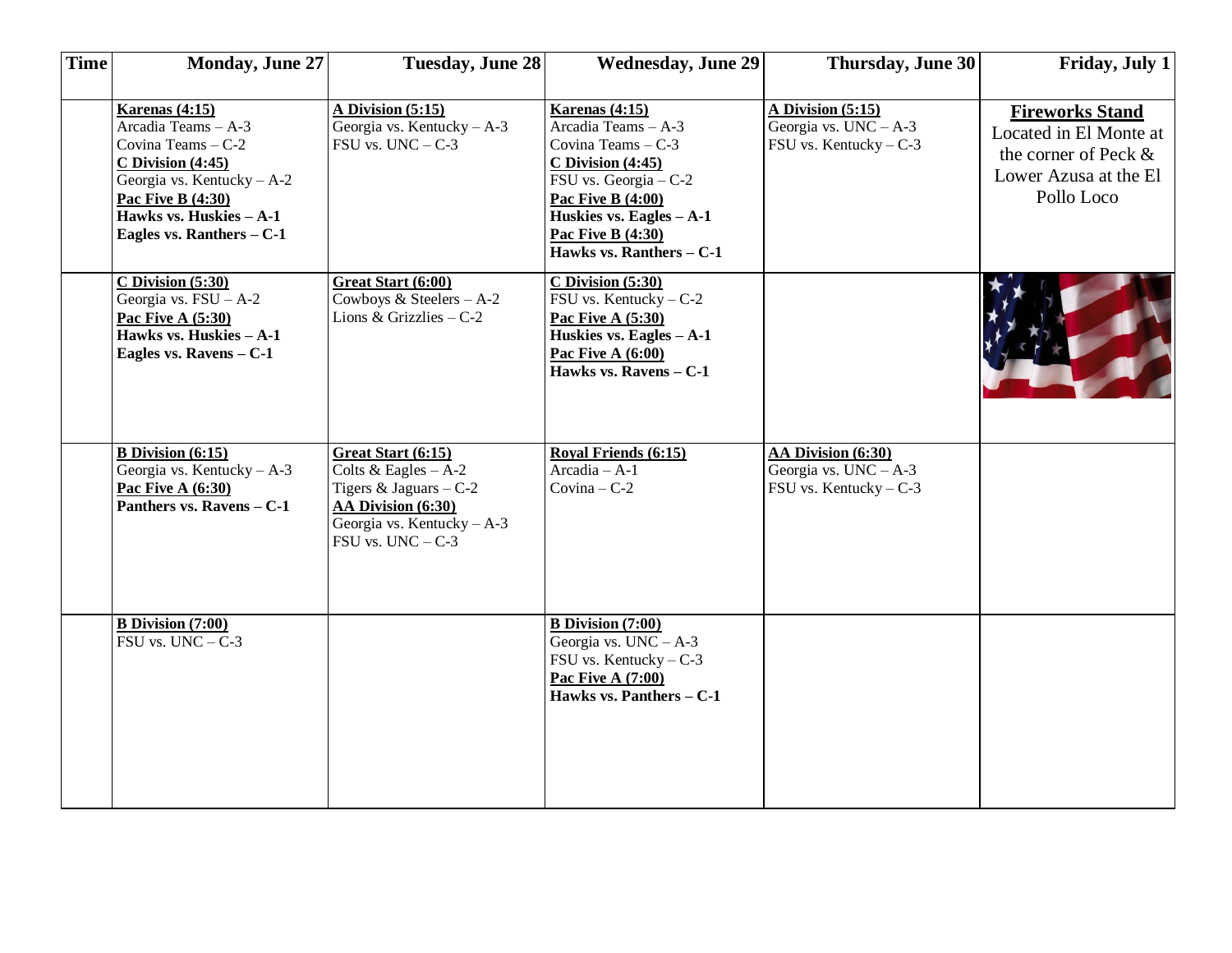| <b>Time</b> | <b>Monday</b> , July 4                                                                                                               | Tuesday, July 5                                                                                                                                                                                                          | <b>Wednesday</b> , July 6                                                                                                                                                                                                    | Thursday, July 7                                                                                                                                   | Friday, July 8                           |
|-------------|--------------------------------------------------------------------------------------------------------------------------------------|--------------------------------------------------------------------------------------------------------------------------------------------------------------------------------------------------------------------------|------------------------------------------------------------------------------------------------------------------------------------------------------------------------------------------------------------------------------|----------------------------------------------------------------------------------------------------------------------------------------------------|------------------------------------------|
|             | <b>NO ACTIVITIES</b><br><b>Fireworks Stand</b><br>Located in El Monte at the<br>corner of Peck & Lower<br>Azusa at the El Pollo Loco | Pac 12 (4:45)<br>Cal vs. $RHP - A-1$<br>USC vs. $UCLA - C-1$<br>A Division $(5:15)$<br>Georgia vs. Kentucky $- A - 3$<br>FSU vs. $UNC - C-3$                                                                             | Karenas $(4:15)$<br>Arcadia Teams - A-3<br>Covina Teams - C-3<br>$C$ Division $(4:45)$<br>Kentucky vs. Georgia - A-2<br>No FSU activity<br>Pac Five B $(4:00)$<br>Eagles vs. $Hawks - A-1$<br>Ranthers vs. Huskies $- C - 3$ | A Division (5:15)<br>Georgia vs. $\overline{FSU} - A-3$<br>UNC vs. Kentucky $-C-3$<br>Pac 12 (4:45)<br>Cal vs. $USC - A-1$<br>UCLA vs. $RHP - C-1$ | MT. KARE<br>$A - AA$<br><b>July 8-10</b> |
|             |                                                                                                                                      | Great Start (6:00)<br>Cowboys & Colts $-A-2$<br>Lions & Tigers $-C-2$                                                                                                                                                    | <b>Pac Five A (5:30)</b><br>Huskies vs. Ravens - C-3<br>Hawks vs. Eagles $- A - 1$                                                                                                                                           |                                                                                                                                                    |                                          |
|             |                                                                                                                                      | AAA (6:15)<br>Georgia vs. Kentucky - A-1<br>No UNC activity<br>Great Start (6:15)<br>Eagles & Steelers $-A-2$<br>Grizzlies & Jaguars $-C-2$<br>AA Division (6:30)<br>Georgia vs. Kentucky - A-3<br>$FSU$ vs. $UNC - C-3$ | <b>Royal Friends (6:15)</b><br>Arcadia - A-1<br>Covina $-C-2$<br>Pac Five A $(6:15)$<br>Huskies vs. Panthers - C-3                                                                                                           | AAA (6:15)<br>Georgia vs. Kentucky - A-1<br>AA Division (6:30)<br>Georgia vs. $FSU - A-3$<br>UNC vs. Kentucky $-C-3$                               |                                          |
|             |                                                                                                                                      |                                                                                                                                                                                                                          | <b>B</b> Division (7:00)<br>Georgia vs. $\overline{FSU}$ – A-3<br>UNC vs. Kentucky $-C-3$                                                                                                                                    | AAA (7:00)<br>Georgia vs. $UNC - A-1$                                                                                                              |                                          |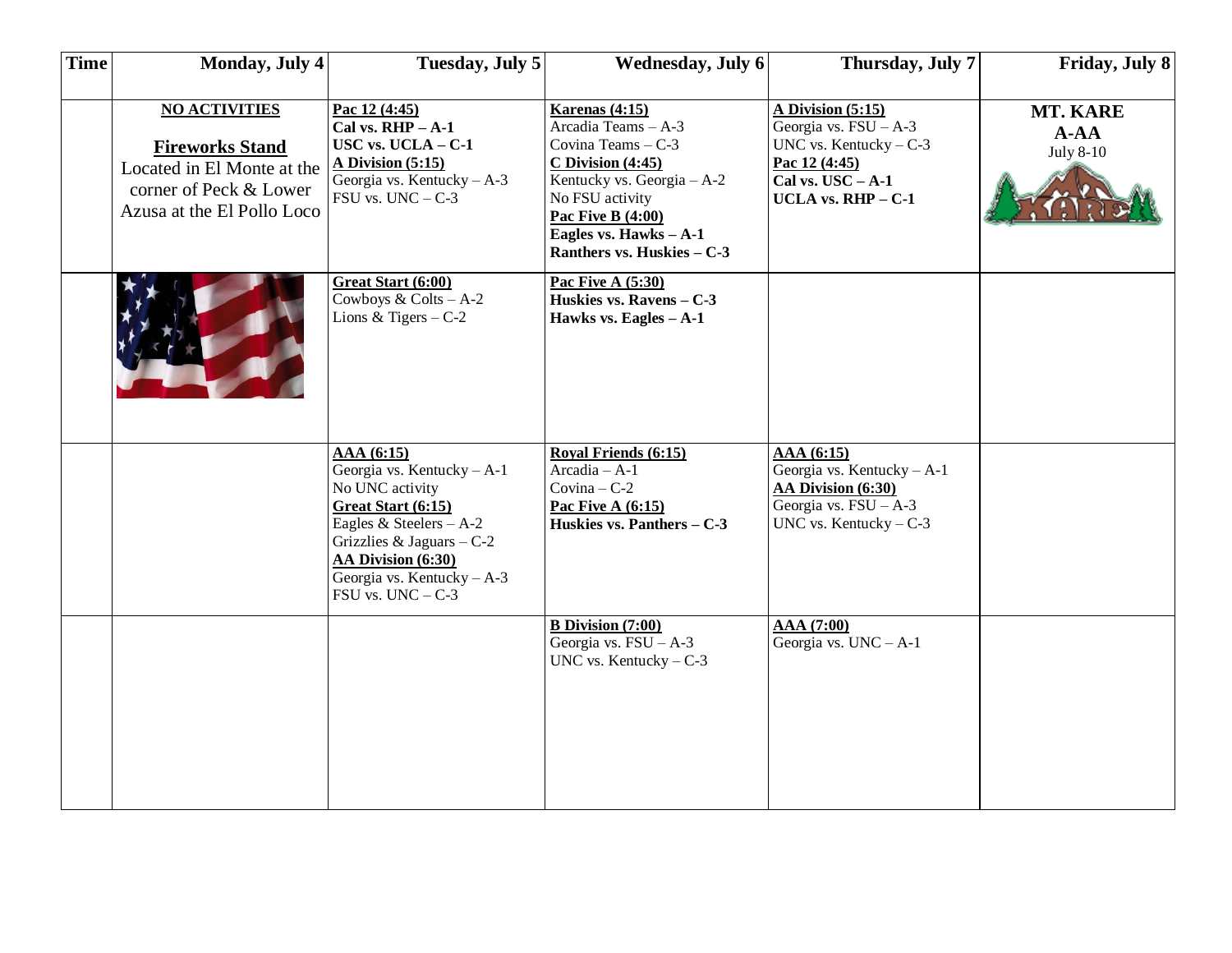| <b>Time</b> | Monday, July 11                                                                                                                                                                                           | <b>Tuesday, July 12</b>                                                                                                                                                                              | <b>Wednesday, July 13</b>                                                                                                                  | Thursday, July 14                                                                                                                                                | Friday, July 15 |
|-------------|-----------------------------------------------------------------------------------------------------------------------------------------------------------------------------------------------------------|------------------------------------------------------------------------------------------------------------------------------------------------------------------------------------------------------|--------------------------------------------------------------------------------------------------------------------------------------------|------------------------------------------------------------------------------------------------------------------------------------------------------------------|-----------------|
|             | Karenas $(4:15)$<br>Arcadia Teams - A-3<br>Covina Teams - C-2<br>$C$ Division $(4:45)$<br>Georgia vs. Kentucky - A-2<br><b>Pac Five B (4:30)</b><br>Hawks vs. Huskies - A-1<br>Eagles vs. Ranthers $-C-1$ | Pac 12 (4:45)<br>Cal vs. $RHP - A-1$<br>USC vs. $UCLA - C-1$<br>A Division $(5:15)$<br>Georgia vs. Kentucky - A-3<br>FSU vs. $UNC - C-3$                                                             | Karenas (5:00)<br>All Covina and Arcadia Karenas<br>in Arcadia for awards & picnic<br>$C$ Division $(4:45)$<br>Georgia vs. Kentucky $-A-2$ | A Division (5:15)<br>*Playoffs<br>*Kentucky vs. Georgia – A-3<br>*UNC vs. $\overline{FSU}$ – C-3<br>Pac 12 (4:45)<br>USC vs. $RHP - C-1$<br>Cal vs. $UCLA - A-1$ |                 |
|             | CDivision(5:30)<br>Kentucky vs. $FSU - A-2$<br><b>Pac Five A (5:30)</b><br>Hawks vs. Huskies - A-1<br>Panthers vs. Eagles $-C-1$                                                                          | Great Start (6:00)<br>Steelers & Colts $-A-2$<br>Lions & Jaguars $-C-2$                                                                                                                              | $C$ Division $(5:30)$<br>Kentucky vs. $\text{FSU} - \text{A-2}$                                                                            |                                                                                                                                                                  |                 |
|             | <b>Pac Five A (6:30)</b><br>Panthers vs. Ravens $-C-1$                                                                                                                                                    | AAA(6:15)<br>Georgia vs. Kentucky - A-1<br>Great Start (6:15)<br>Eagles & Cowboys $-A-2$<br>Tigers & Grizzlies $-C-2$<br>AA Division (6:30)<br>Georgia vs. Kentucky $- A - 3$<br>FSU vs. $UNC - C-3$ | Royal Friends (6:15)<br>Arcadia - A-1<br>$Covina - C-2$<br><b>B</b> Division $(6:15)$<br>Georgia vs. Kentucky $-A-3$                       | AAA(6:15)<br>UNC vs. Georgia $-$ C-1<br>AA Division (6:30)<br>*Playoffs<br>*Kentucky vs. Georgia $-A-3$<br>*UNC vs. $\text{FSU} - \text{C-3}$                    |                 |
|             | <b>B</b> Division (7:00)<br>Kentucky vs. $FSU - A-3$<br>UNC vs. Georgia $-C-3$<br>MT. KARE - June 11<br><b>Royal Friends</b>                                                                              | <b>AAA</b> (7:00)<br>Kentucky vs. $UNC - A-1$<br><b>MT. KARE</b><br><b>Pac Five</b><br>July 12-17                                                                                                    | <b>B</b> Division $(7:00)$<br>$\text{FSU}$ vs. UNC - C-3                                                                                   | AAA (7:00)<br>UNC vs. Kentucky $-C-1$                                                                                                                            |                 |